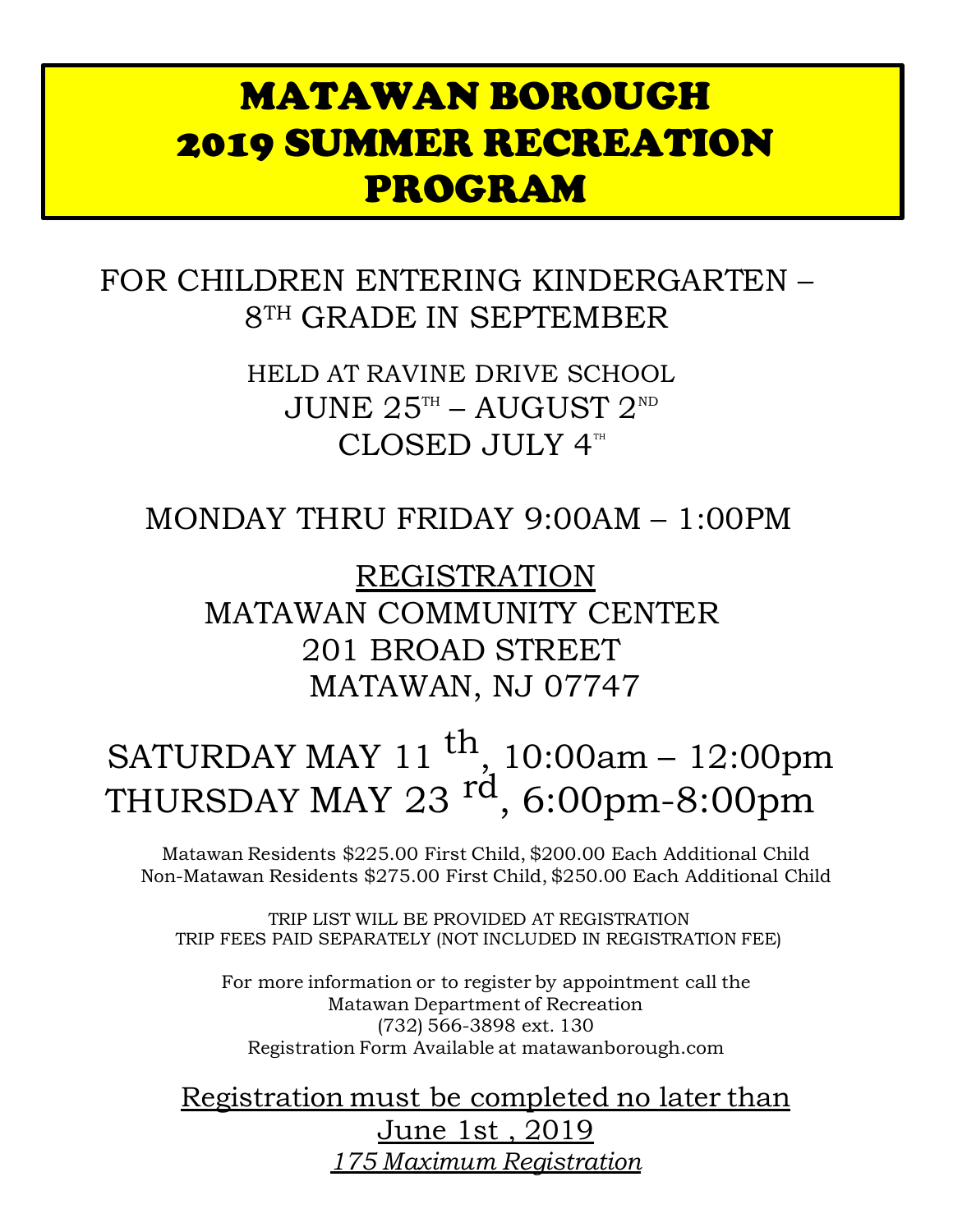Dear Parents and/or Guardians, Summer, 2019

The Summer Recreation Staff would like to welcome your child to the Matawan Summer Recreation Program to be held at Ravine Drive School. The program begins on Tuesday June  $25<sup>th</sup>$  and ends on Friday August 2<sup>nd</sup>. The program meets Monday thru Friday from 9:00am until 1:00pm RAIN OR SHINE.

Please be aware that your child's attendance at Matawan Recreation Summer Program is conditional with the following rules and regulations:

- Children are to be dropped off to the designated area for their age group in the morning. It is very important that you notify your child's counselor if someone other than the designated persons will be picking up your child. If your child is going to be picked up by someone other than a parent, legal guardian, or someone designated by you on your child's registration form, we ask that you inform the counselor that morning. No child will be released or allowed to leave the program without prior written parental/legal guardian consent. It is imperative that all parents understand and comply with these rules in order to ensure the wellbeing and safety of your child.
- Please make sure that your child is picked up promptly at 1:00pm. The cost of the program does not include paying counselors over time for picking your child up late. Additionally, many of our counselors have secondary jobs and other responsibilities that do not allow them to stay past 1:00pm. Therefore, all parents will be charged an \$8.00 late fee for picking your child up past 1:00pm, and an additional \$8.00 fee for every ½ hour that they are late. If a child's parents, legal guardian, or designated driver cannot be reached, and has not made an effort to contact Recreation Staff an hour after the program has ended, the Matawan Police Department and the Division of Youth and Family Services will be notified.
- **IMPORTANT** If you have instructions regarding specific individuals who are **NOT** to come into contact with your child please notify the Program Director, Alanna Zeller,
- Due to heat and humidity, please send extra drinks with your child. We recommend freezing a water bottle so that the drink stays cool for a longer period of time. Please write your child's name on the bottle in permanent marker to avoid confusion.
- Please apply sun block on your children every morning. We spend a lot of time outdoors and some children can get sunburned even on overcast days and we do not provide sunscreen at the program.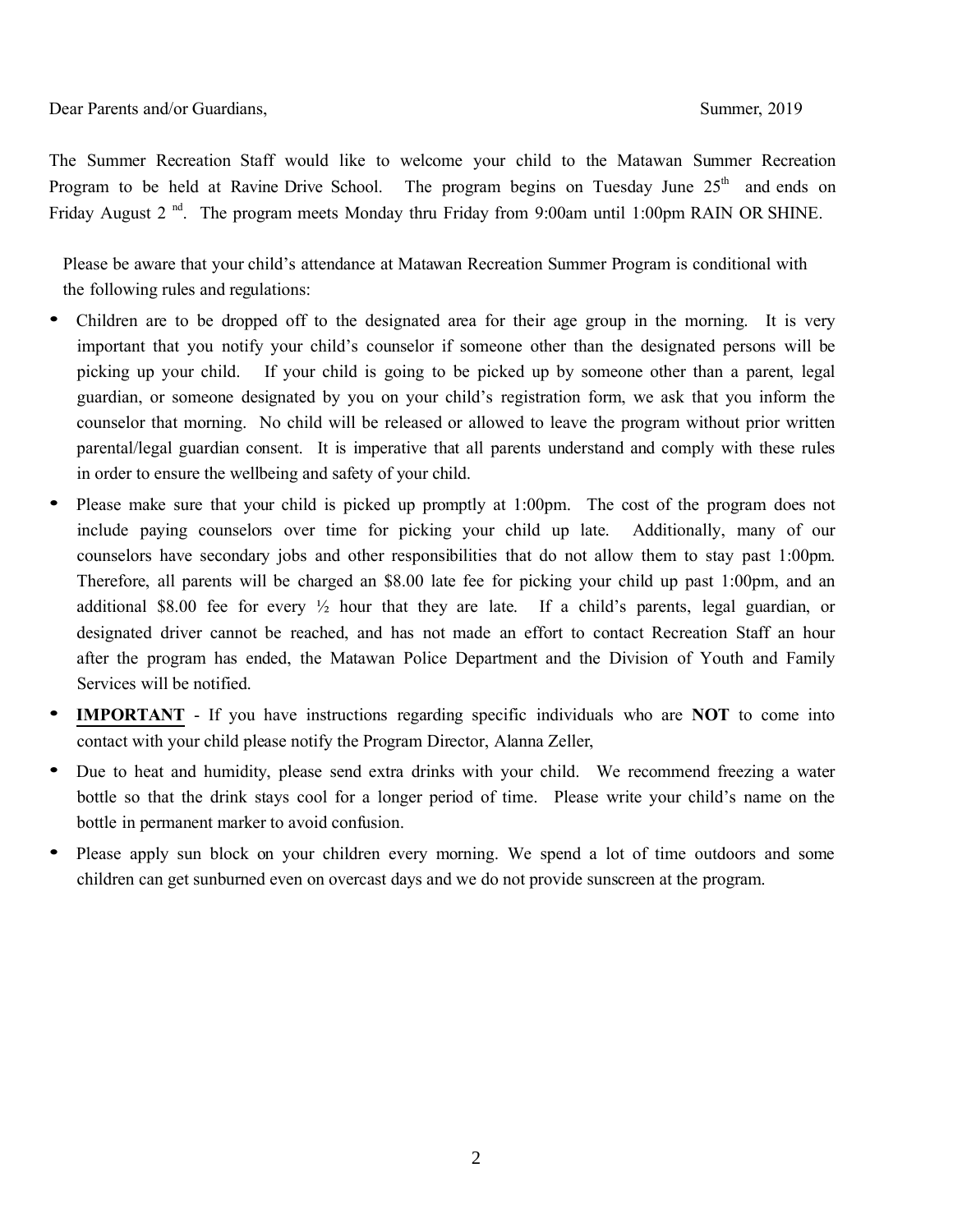- We request parents send light paper bag lunches with your child's name and the grade they are going into. We do not have refrigeration available for lunches.
- We will be taking several outside field trips. No child will be permitted to attend field trips without submitting a permission slip. You will receive a list of trips available to your child and permission slip at registration. Please note that certain trips will be for certain age groups ONLY. If your child is not going on a field trip with their age group or on a trip that is for all age groups, there will be **NO PROGRAM** at the school for your child that day.
- All program participants will receive a T-shirt that **MUST** be worn on all field trip.

• Please do not allow your child to bring in treasured, expensive, or potentially dangerous toys or games to the program. Do not allow your child to bring electronics i.e. cell phones, ipods, video games etc… Please double check any backpacks, or bags that they bring to the program. Remind your child that any unauthorized items will be confiscated by staff and will be returned to the child's parent or legal guardian at the end of the day. We are not responsible for lost or stolen personal items.

#### **WE STRONGLY URGE YOU TO NOT ALLOW YOUNG CHILDREN TO BRING A CELL PHONE TO THE PROGRAM.**

#### **WE WILL NOT BE RESPONSIBLE FOR ANY LOST OR STOLEN CELL PHONES**.

Any child needing to make a phone call to a parent or guardian will be given access to a phone at the program.

- Please make sure your child is dressed appropriately for the program (closed sneakers, t-shirt, shorts). For your child's safety please make sure that your child does not wear platform sandals, tube tops, halters, dresses, heelies etc.
- The program will have a water sprinkler available to be used on hot days at the discretion of the Director. You will be notified if children should bring in a bathing suit. Bathing suits should be carried in a small plastic bag so they can be sent home when wet. **If you do NOT want your child to get wet at the program please notify the Director.**
- A routine day of the program will include rotating 45 minute modules that begin at 9:15am and end at 12:45pm. These modules include arts and crafts, board games, tabletop games, outdoor playground and indoor sports.
- In order to promote cooperation we will be implementing a demerit program as follows:
	- 1. First offence  $=$  Call Home
	- 2. Second offence = A trip privilege will be taken away following a parent conference.
	- 3. Third offence = Expulsion from the program.
- Finally please reiterate to your child that no physical aggression or bullying will be tolerated. If a child is aggressive towards another child their parents will be called to pick up the child immediately. If the bullying behavior is severe, and/or repetitive in nature, the Summer Recreation Director reserves the right to expel a child from the program at the Recreation Commission's discretion. **No refunds will be issued after the programhas started.**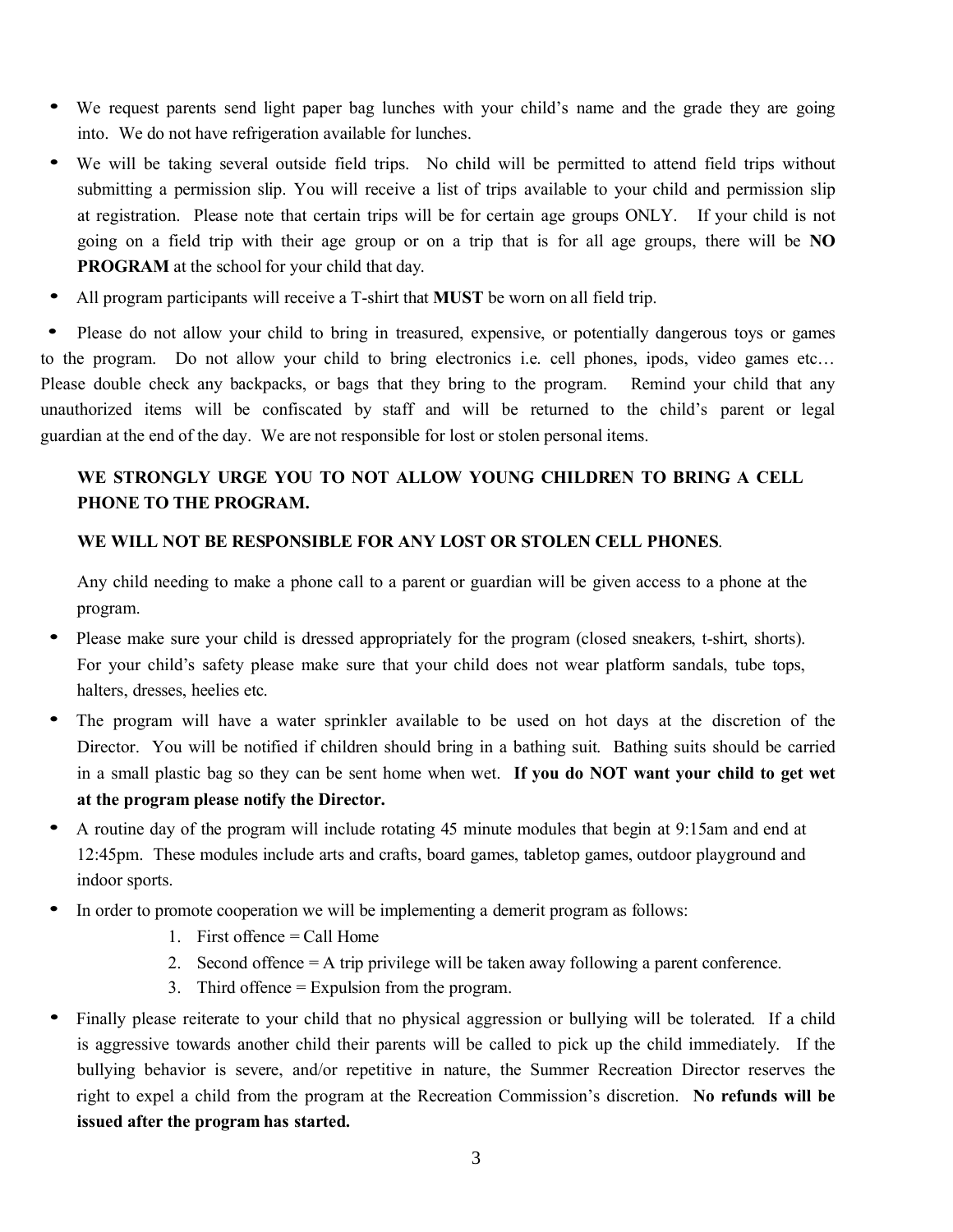Thank you for your anticipated cooperation! We look forward to spending a safeand fun filled summer with you!

Sincerely,

### **Alanna Zeller**

Matawan Summer Recreation Program Director